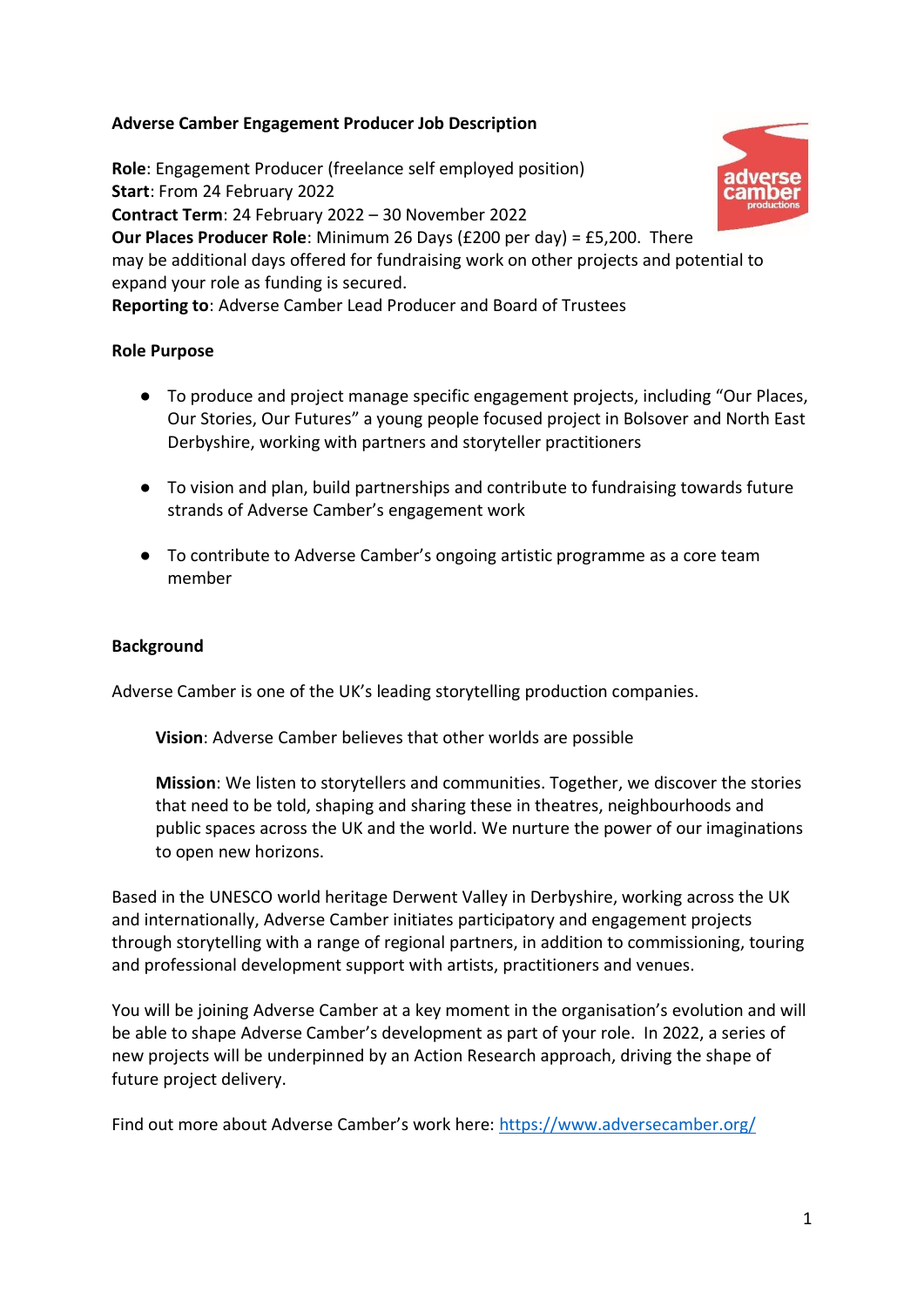#### **2022 Engagement Programme**

**Our Places, Our Stories, Our Futures** – working with young people from Bolsover and North East Derbyshire, participatory organisation Junction Arts and storytellers to create a performance or participatory outcome giving voice to young people's perspectives on the future (February to October 2022)

*This project is confirmed, funded and going ahead with confirmed minimum of 24 days of your time to produce and manage the project* 

**Re-Storying the Cromford Canal** – working with Arkwright Society, River Trust and Derbyshire Wildlife Trust to map stories of post-industrial legacy, trade justice and nature restoration on the canal (June to November 2022) *You will shape this project with partners and contribute to a funding application which can extend your role producing this project if successful.*

**Connecting through Culture** – building cultural confidence through storytelling with young people and educators at Derbyshire Virtual School, and diversifying Derbyshire's creative mentor and storyteller pool through an artist-call out, project work and mentoring (June 22 to Sept 23) *Potential to support this project – fundraising underway*

Throughout 2022, Adverse Camber will be initiating new projects and opportunities for storytellers, partners, advocates and creative professionals, opening up new horizons for storytelling and bringing new audiences and relationships into conversation with our work.

# **Role Operational Responsibilities**

- To produce 'Our Places, Our Stories, Our Futures', a six month creative project in Bolsover and North East Derbyshire. You will be responsible for all project delivery, including artist recruitment, facilitating creation of a collaborative ensemble of professional storytellers and local young people, monitoring activity and budget management, and producing a co-created performance or participatory creative outcome to be shared at Tapton Lock Festival (Chesterfield) in September 2022. You will work with Adverse Camber and Junction Arts to ensure the highest level of safeguarding for the young people involved in the project, and build a safe environment for a diverse group of co-creators to thrive.
- To advise and shape future creative projects and activity strands which extend public benefit and engagement in storytelling, contributing to achieving Adverse Camber's vision and mission
- To support partnership development and contribute towards fundraising to bring projects to fruition, including drawing on evaluation and learning of current projects, shaping project visions and delivery plans, researching funding streams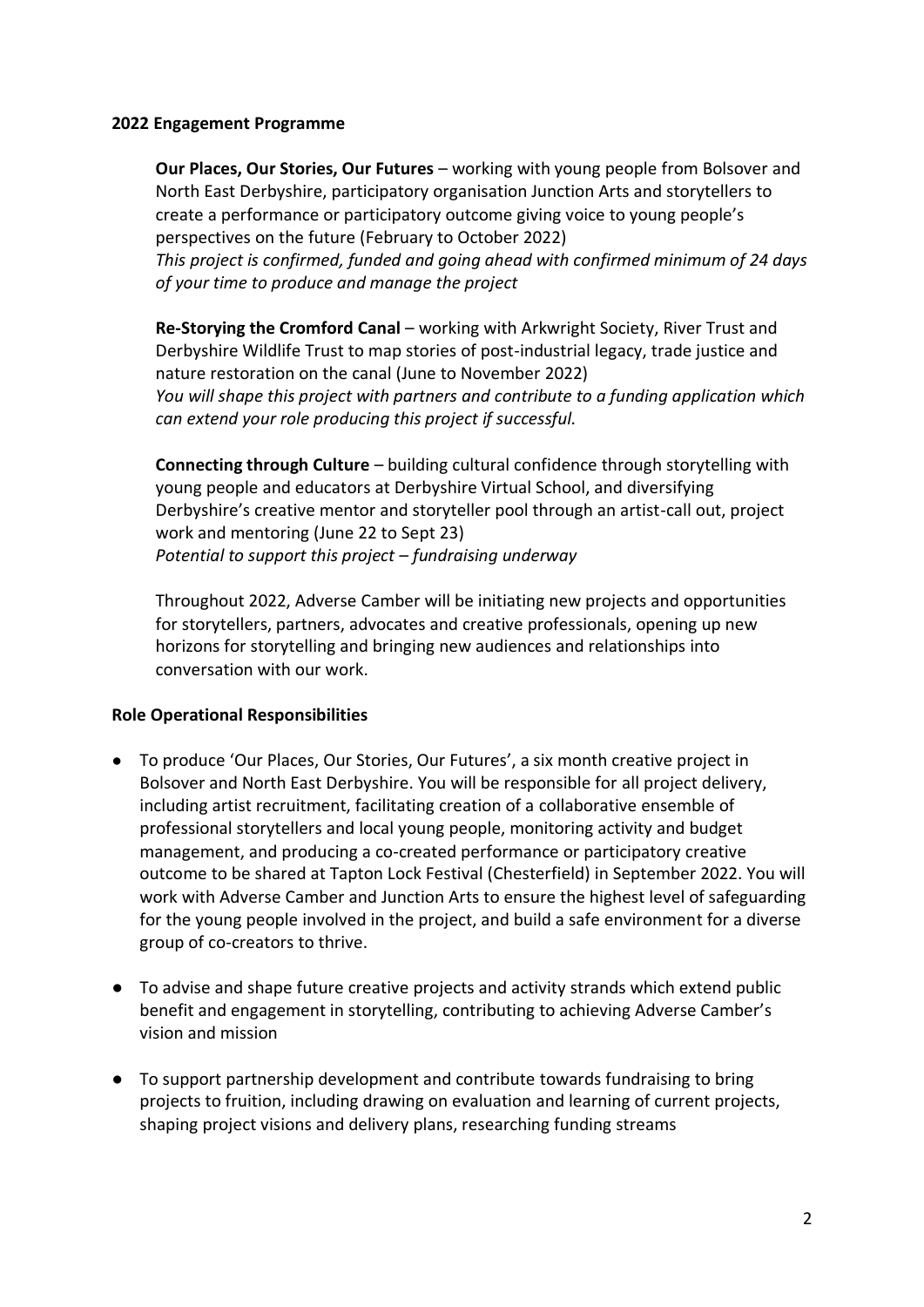- To support artist training linked to Adverse Camber's extending programme of participatory project development
- Support the development of Adverse Camber's Action Research forum, working with researchers, partners, storytellers and communities to draw out learning, using this to shape future strands of engagement
- To support Adverse Camber's Marketing Manager to tell the story of projects as they develop and feed into general marketing communications activities
- To provide admin, finance and communications support for all engagement activity, linking with team members to ensure efficient and effective working practices
- Contribute to evaluation of this role and wider organisational learning as part of forward planning
- Act as an Advocate for Adverse Camber and its work

## **Person Specification**

| <b>Essential</b>                           | <b>Desirable</b>                             |
|--------------------------------------------|----------------------------------------------|
| <b>Experience</b>                          |                                              |
| At least 5 years experience in an arts     | Storytelling or spoken-word based            |
| participation, co-creation or engagement   | approaches to co-creative engagement         |
| role                                       |                                              |
| Experience of developing excellent         | Successful fundraising experience            |
| partnerships with organisations,           |                                              |
| community members and creative             |                                              |
| practitioners                              |                                              |
| Project management experience including    |                                              |
| evaluating impact                          |                                              |
| Experience of facilitation work with young |                                              |
| people and artists of varying backgrounds  |                                              |
| and life experiences                       |                                              |
| Knowledge                                  |                                              |
| Working knowledge of the arts              | Knowledge of co-creative practice and        |
| participation and arts engagement          | principles                                   |
| landscape                                  |                                              |
|                                            |                                              |
| Knowledge of arts fundraising landscape    | Interest in spoken word and storytelling and |
|                                            | gaining an understanding of the field        |
| <b>Skills</b>                              |                                              |
| Excellent communication and interpersonal  | Capacity to evaluate activity                |
| skills - verbal and written - able to      |                                              |
| influence and negotiate                    |                                              |